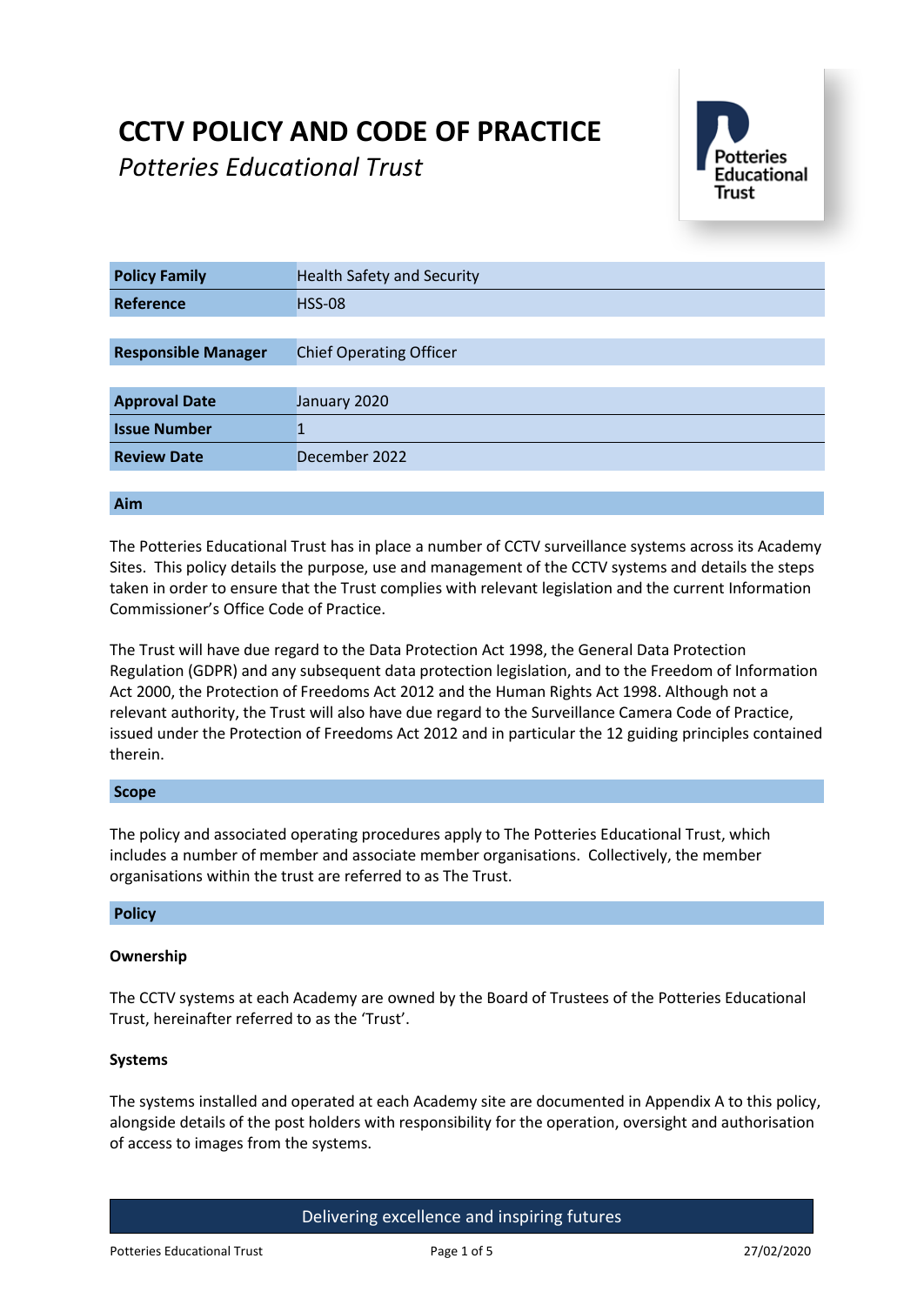# **Responsibilities**

Within each Academy, a member of the Senior Leadership Team will take overall responsibility for the system, its operation and compliance with this policy.

A member of the Estates team will have responsibility for the day to day operation of the system, security of access, and responses to Subject Access Requests and 3<sup>rd</sup> Party requests as authorised through the appropriate procedures.

The Designated Safeguarding Lead will oversee any liaison with Police or other relevant authorities in the case of  $3<sup>rd</sup>$  party access, ensuring that the rights of individuals are protected in providing images to assist in the investigation of a crime.

The Trust Data Protection Officer will advise in all matters of subject access and image release as appropriate.

# **Purpose**

The primary purposes of the CCTV systems installed at Academy sites are:

- i. To help to secure a safe environment and safeguard students and staff
- ii. To provide information relating to safety, security, welfare or disciplinary issues as specifically authorised by the designated senior leader and subject to the safeguards contained within this Code of Practice
- iii. The deterrence and prevention of crime by an overt presence
- iv. The detection of crime by helping to identify offenders
- v. To provide police and the court with visual evidence of an offender committing a crime

In meeting the stated purposes the systems will be operated fairly, within applicable law, and only for the purposes stated. They will be operated with due regard to the privacy of the individual by ensuring the security and integrity of operational procedures as contained in this code and associated procedures.

# **Monitoring and Recording**

Cameras are monitored from Estates Offices at each Academy, which are secure areas, staffed during usual business hours. Incidents identified on CCTV monitors will be reported to Estates, Student Welfare and Senior Leadership staff who will respond as appropriate to the circumstances of the event.

Images are recorded on servers located securely at each Academy and are viewable only in secure areas and by authorised staff. Additional staff may be authorised by the designated member of the Senior Leadership Team to monitor cameras sited within their own areas of responsibility on a view only basis.

The cameras installed provide images that are of suitable quality for the specified purposes for which they are installed and all cameras are checked daily to ensure that the images remain fit for purpose and that the date and time stamp recorded on the images is accurate.

All images recorded by the CCTV System remain the property and copyright of the Trust.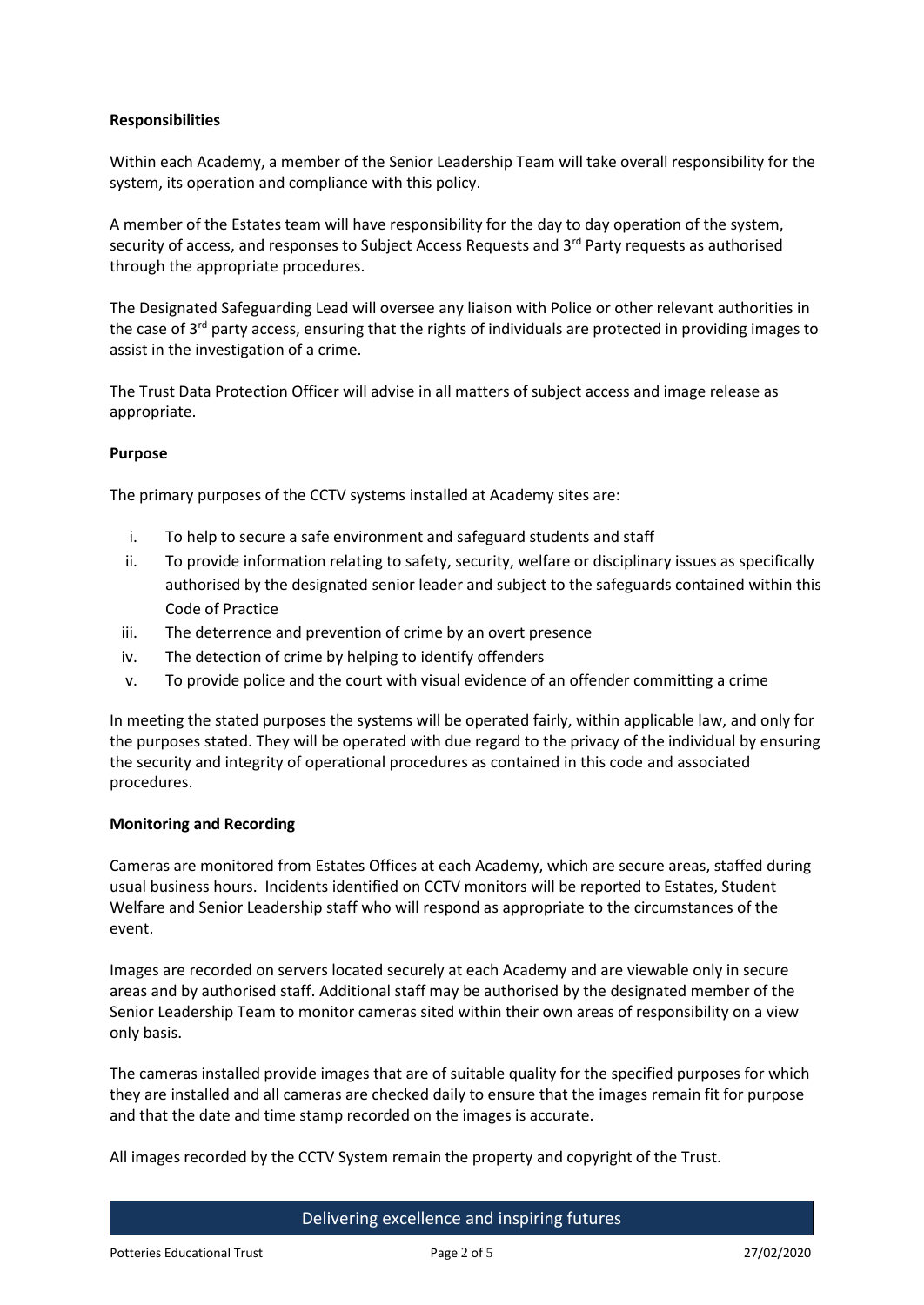The use of covert cameras will be restricted to rare occasions, when a series of criminal acts have taken place within a particular area that is not otherwise fitted with CCTV. A request for the use of covert cameras will clearly state the purpose and reasons for use and the authority of the Chief Executive Officer will be sought before the installation of any covert cameras.

The CEO should be satisfied that all other physical methods of prevention have been exhausted prior to the use of covert recording.

Covert recording will only take place if informing the individual(s) concerned would seriously prejudice the reason for making the recording and where there is reasonable grounds to suspect that illegal or unauthorised activity is taking place. All such monitoring will be fully documented and will only take place for a limited and reasonable period.

# **Data Protection**

The Data Protection Act (2018) defines CCTV images where an individual may be identified from the material, viewed and/or recorded, as personal data and therefore protected by the provisions of The Act. Live and recorded material from the CCTV system will therefore be subject to the Trust's policy on Data Protection and associated procedures.

The use of CCTV will be detailed in the Privacy Notices for all groups published for each Academy. Notices around the campuses will inform all users that areas are under CCTV surveillance and that data is being collected.

#### **Applications for disclosure of images - Applications by individual data subjects**

Requests by individual data subjects for images relating to themselves, "Subject Access Requests", should be submitted in writing to the Trust Data Protection Officer together with proof of identification. Further details of this process are detailed on the Trust Data Protection webpage: http://www.potteries.ac.uk/dataprotection

In order to locate the images on the Trust's systems, sufficient detail must be provided by the data subject in order to allow the relevant images to be located and the data subject to be identified.

Where the Trust is unable to comply with a Subject Access Request without disclosing the personal data of another individual who is identified or identifiable from that information, it is not obliged to comply with the request unless satisfied that the individual has provided their express consent to the disclosure, or if it is reasonable, having regard to the circumstances, to comply without the consent of the individual.

#### **Access to and disclosure of images to third parties**

A request for images made by a third party should be made in writing to the Data Protection Officer.

In limited circumstances it may be appropriate to disclose images to a third party, such as when a disclosure is required by law, in relation to the prevention or detection of crime or in other circumstances where an exemption applies under relevant legislation.

Such disclosures will be made at the discretion of the Chief Executive Officer, with reference to relevant legislation and where necessary, following advice from the Trust's Data Protection Officer.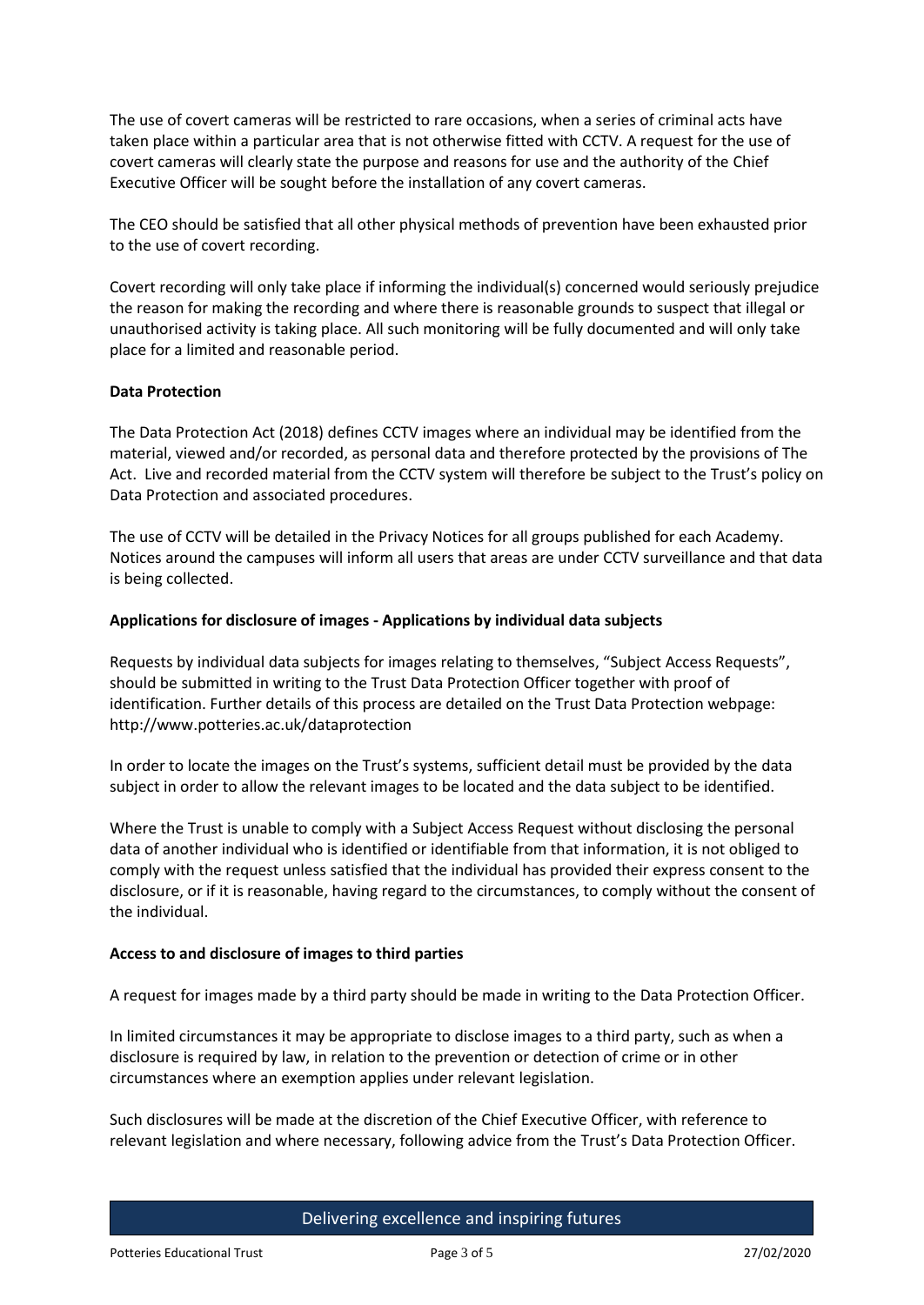# **Use of Images for the Investigation of Staff and Student Conduct**

Where a suspicion of misconduct arises and at the formal request of the Investigating Officer or HR Manager/Advisor, the authorised system operator of the system may provide access to CCTV images for use in staff disciplinary cases.

The authorised system operator may provide access to CCTV images to Investigating Officers when sought as evidence in relation to student discipline cases.

A record of any disclosure made under this policy will be held on the CCTV management system, itemising the date, time, camera, requestor, authoriser and reason for the disclosure.

#### **Retention of images**

Unless required for evidential purposes, the investigation of an offence or as required by law, CCTV images will be retained for no longer than 30 days from the date of recording. Images will be automatically overwritten after this point.

Where an image is required to be held in excess of the retention period referred to above, the designated member of the Senior Leadership Team will be responsible for authorising such a request.

Images held in excess of their retention period will be reviewed on a three monthly basis and any not required for evidential purposes will be deleted.

#### **Complaints**

Complaints concerning the Trust's use of its CCTV systems or the disclosure of CCTV images should be made in writing to the Trust Operations Team at info@potteries.ac.uk.

#### **Implementation**

The post holders detailed in Appendix A to this policy shall be responsible for implementation within their Academy Site. Training will be provided to all CCTV system operators and authorised users to ensure compliance with related operating procedures and the implementation of this policy with particular regard to system access and disclosure of images to data subjects and authorised 3<sup>rd</sup> parties.

#### **Communication**

All members of the public, students, staff and other users of Academy sites will be aware of the use of CCTV recording equipment through notices clearly displayed in areas subject to monitoring. All staff will be briefed on the content of this policy upon review and renewal.

#### **Monitoring**

All staff involved in the operation of the Trust's CCTV Systems will be made aware of this policy and will only be authorised to use the CCTV System in a way that is consistent with the purposes and procedures contained therein.

All staff with responsibility for accessing, recording, disclosing or otherwise processing CCTV images will be required to undertake data protection training.

Delivering excellence and inspiring futures